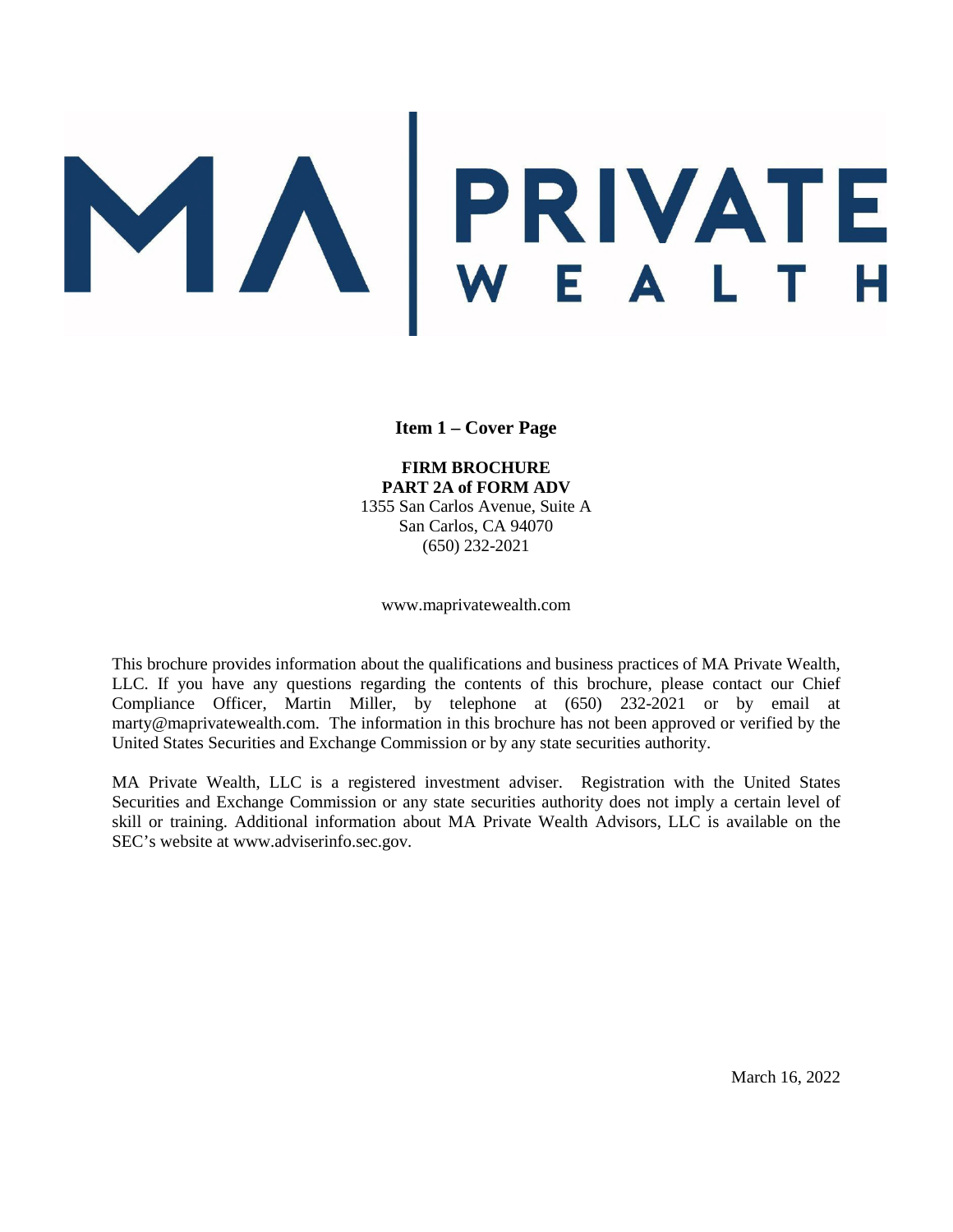# **Item 2 – Material Changes**

<span id="page-1-0"></span>Form ADV Part 2A requires registered investment advisers to amend their brochure when information becomes materially inaccurate. If there are any material changes to an adviser's disclosure brochure, the adviser is required to notify you and provide you with a description of the material changes.

There have been no material changes to this brochure since that the last filing in March 2021.

• In January 2022, MA Private Wealth began offering Charles Schwab & Co. ("Schwab) as a custodian option for clients. See Item 12 for a discussion of this arrangement.

MA Private Wealth encourages each client to read this Brochure carefully and to call us witih any questions you might have.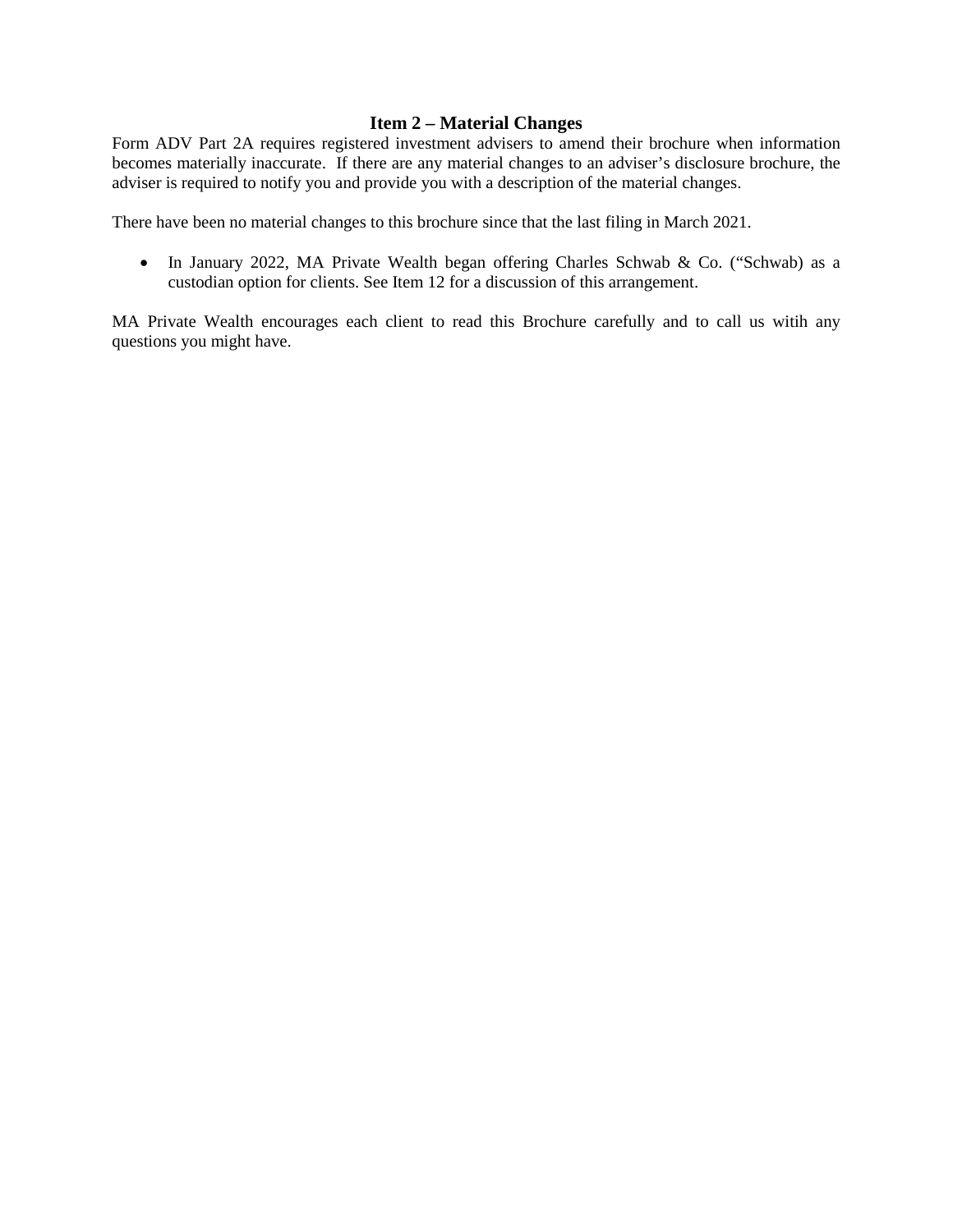# **Item 3 - Table of Contents**

<span id="page-2-0"></span>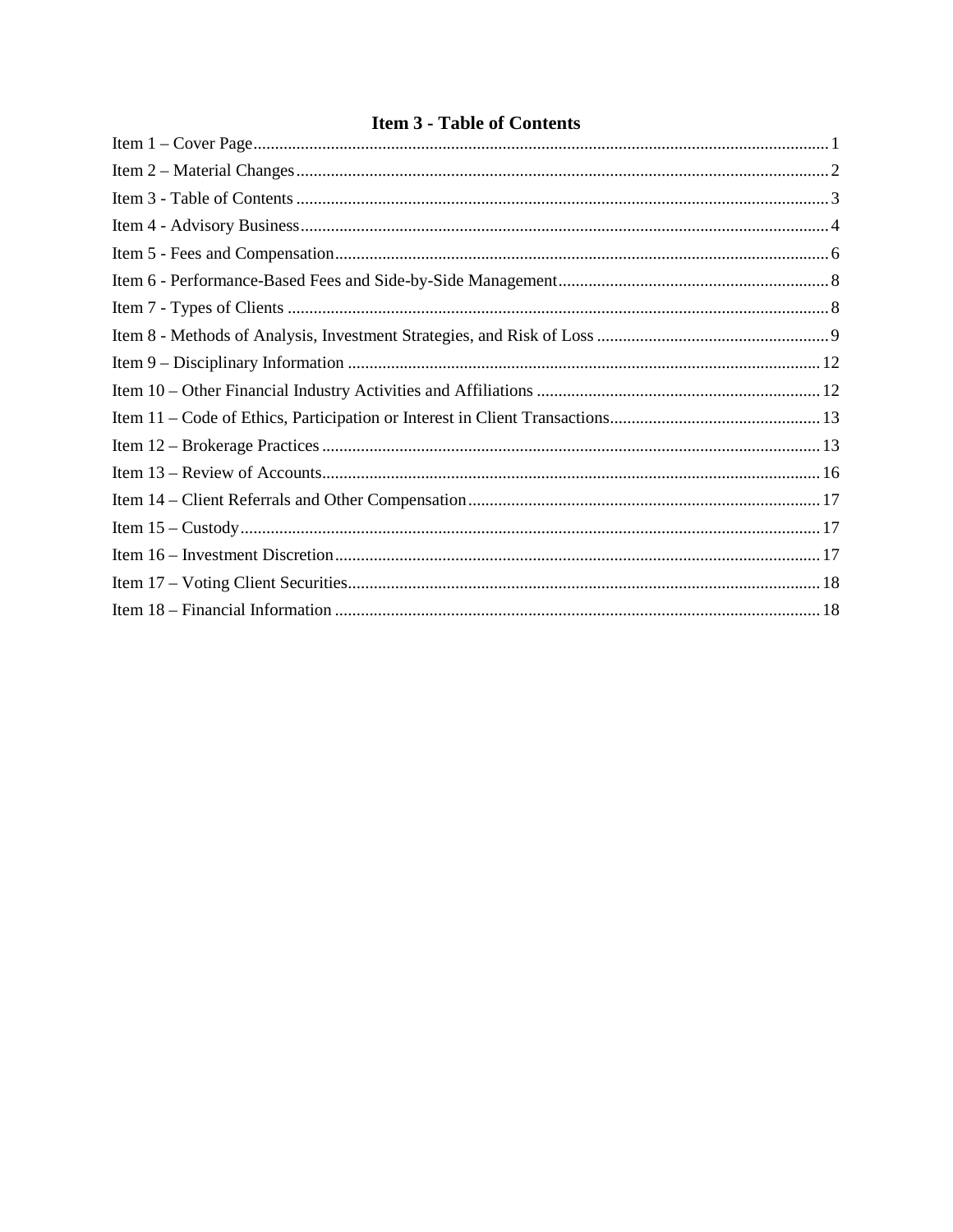# **Item 4 - Advisory Business**

#### <span id="page-3-0"></span>**Description of the Advisory Firm**

MA Private Wealth Advisors, LLC ("MAPW" or the "Firm") is a limited liability company organized in the State of Delaware. MAPW is an investment advisory firm registered with the United States Securities and Exchange Commission ("SEC"). MAPW is majority owned by Martin S. Miller.

# **Types of Advisory Services**

MAPW provides holistic and personalized discretionary and non-discretionary investment advisory services to individuals, including high net worth individuals, and entities, including, but not limited to, family offices, trusts, estates, and private foundations.

# Investment Management Services

MAPW offers investment management services on a discretionary basis and non-discretionary basis. All investment advice provided is customized to each client's investment objectives and financial needs. MA Private Wealth tailors its advisory services to meet the needs of its individual clients and seeks to ensure, on a continuous basis, that client portfolios are managed in a manner consistent with those needs and objectives. MA Private Wealth consults with clients on an initial and ongoing basis to assess their specific risk tolerance, time horizon, liquidity constraints and other related factors relevant to the management of their portfolios. The information provided by the client, together with any other information relating to the client's overall financial circumstances, will be used by MAPW to determine the appropriate portfolio asset allocation and investment strategy for the client. Clients are advised to promptly notify MA Private Wealth if there are changes in their financial situation.

MA Private Wealth primarily allocates client assets among various mutual funds, exchangetraded funds ("ETFs"), individual debt and equity securities, and independent investment managers ("Independent Managers") in accordance with their stated investment objectives.

MAPW may further recommend to clients that all or a portion of their investment portfolio be managed on a discretionary basis by one or more unaffiliated money managers or investment platforms ("Independent Managers"). The client may be required to enter into a separate agreement with the Independent Manager(s), which will set forth the terms and conditions of the client's engagement of the Independent Manager. MAPW generally renders services to the client relative to the discretionary selection of Independent Managers. MAPW also assists in establishing the client's investment objectives for the assets managed by Independent Managers, monitors and reviews the account performance and defines any restrictions on the account. The investment management fees charged by the designated Independent Managers, together with the fees charged by the corresponding designated broker-dealer/custodian of the client's assets, are exclusive of, and in addition to, the annual advisory fee charged by MAPW.

When MAPW provides investment advice to a client regarding a client's retirement plan account or individual retirement account, MAPW is a fiduciary within the meaning of Title I of the Employee Retirement Income Security Act and/or the Internal Revenue Code, as applicable, which are laws governing retirement accounts. The way MAPW makes money creates some conflicts with client interests, so MAPW operates under a special rule that requires the Firm to act in the client's best interest and not put the Firm's interest ahead of theirs.

# Investment Management Services to Retirement Plans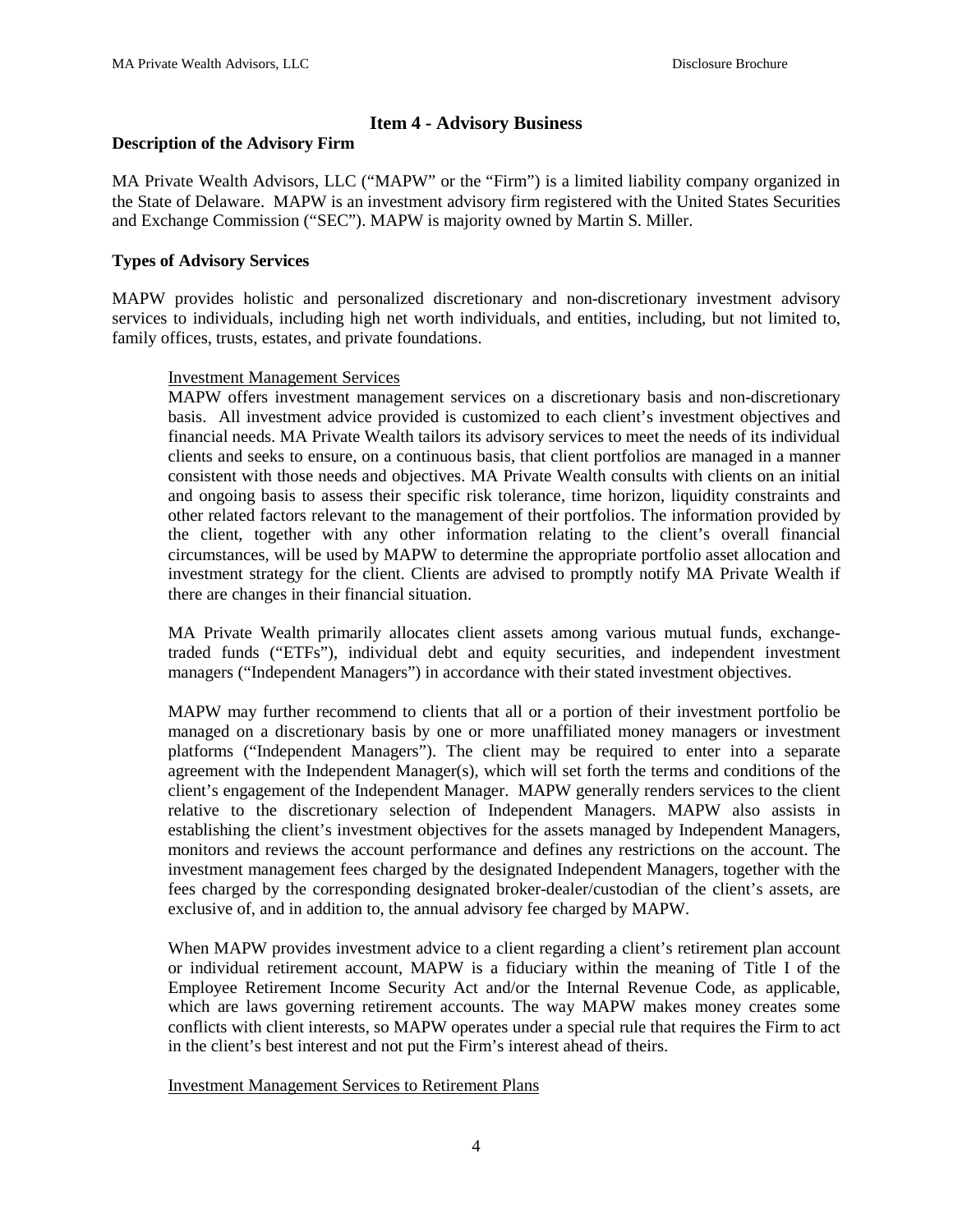MAPW offers discretionary advisory services to qualified plans, which may include profit sharing and 401k plans. These services include, depending upon the needs of the plan client, recommending, or for discretionary clients selecting, investment options for plans to offer to participants, ongoing monitoring of a plan's investment options, assisting plan fiduciaries in creating and/or updating the plan's written investment policy statements, working with plan service providers, and providing general investment education to plan participants.

Financial Planning and Consulting Services

MAPW offers personal comprehensive financial planning services to set forth goals, objectives and implementation strategies for the client over the long-term. Depending upon individual client requirements, the comprehensive financial plan will include recommendations and or all of the following:

| <b><i><u>ABusiness Planning</u></i></b> | <b>X</b> Retirement Planning   |
|-----------------------------------------|--------------------------------|
| $\chi$ Cash Flow Forecasting            | <b>XRisk Management</b>        |
| $\Delta$ Trust and Estate Planning      | $\Delta$ Charitable Giving     |
| $\Delta$ Financial Reporting            | <b>X</b> Distribution Planning |
| $\boxtimes$ hyperstment Consulting      | $\boxtimes$ Tax Planning       |
| $\boxtimes$ nsurance Planning           | <b>Manager Due Diligence</b>   |

MAPW prepares and provides the financial planning client with a written comprehensive financial plan and performs quarterly, semi-annual or annual reviews of the plan with the client, dependent on the client's needs in accordance with the financial planning agreement. Clients should notify us promptly anytime there is a change in their financial situation, goals, objectives, or needs and/or if there is any change to the financial information initially provided to us.

Clients are under no obligation to implement any of the recommendations provided in their written financial plan. However, should a client decide to proceed with the implementation of the investment recommendations then the client can either have MAPW implement those recommendations or utilize the services of any investment adviser or broker-dealer of their choice. MA Private Wealth may recommend clients engage the Firm for additional related services, its Supervised Persons in their individual capacities as insurance agents, and/or other professionals to implement its recommendations. Clients are advised that a conflict of interest exists if clients engage MA Private Wealth or its affiliates to provide additional services for compensation.

MAPW cannot provide any guarantees or promises that a client's financial goals and objectives will be met.

#### **Client-Tailored Advisory Services**

Clients may impose reasonable restrictions on the management of their accounts if MAPW determines, in its sole discretion, that the conditions would not materially impact the performance of a management strategy or prove overly burdensome for MAPW's management efforts.

#### **Information Received From Clients**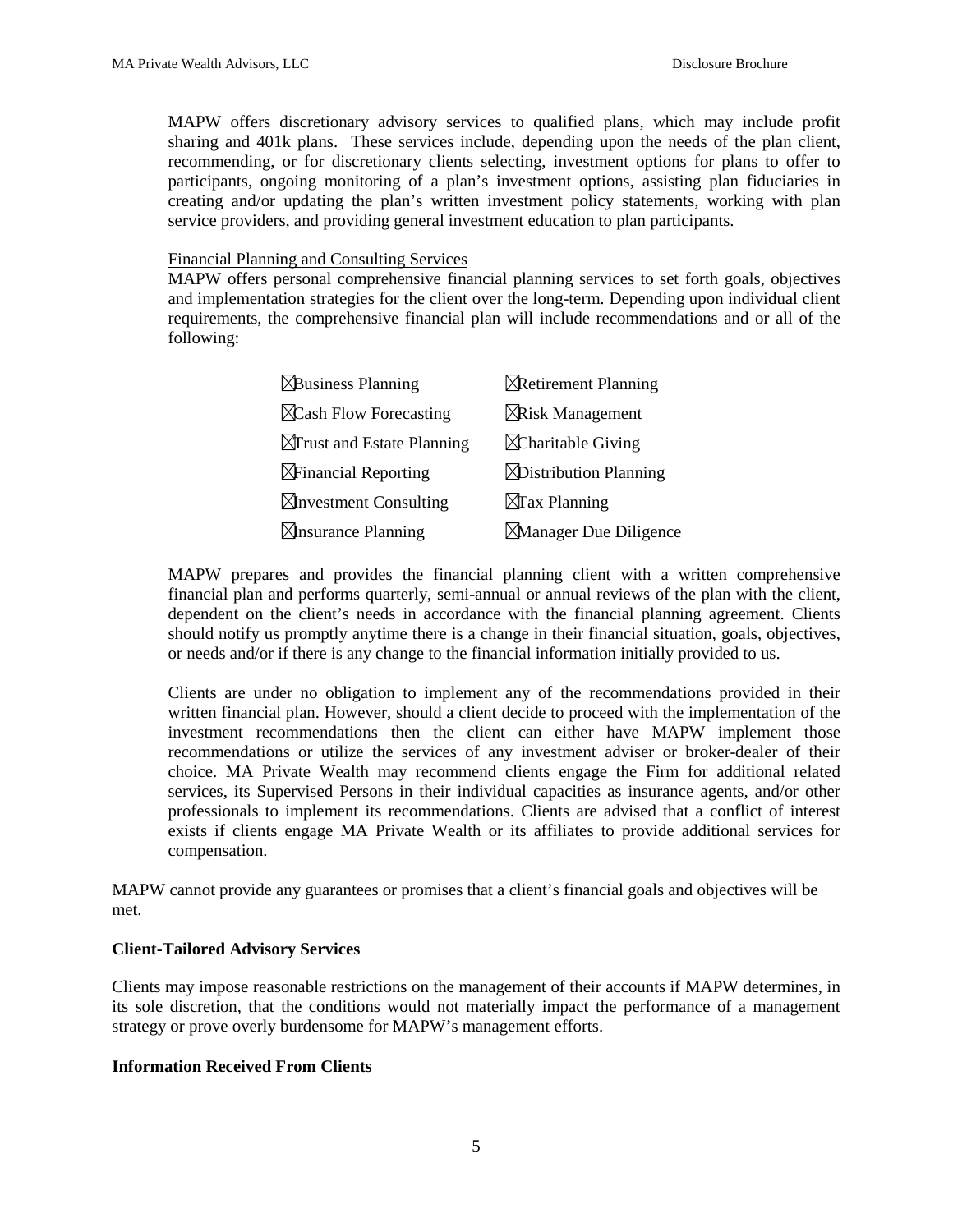MAPW will not assume any responsibility for the accuracy or the information provided by clients. MAPW is not obligated to verify any information received from a client or other professionals (e.g., attorney, accountant) designated by a client, and MAPW is expressly authorized by the client to rely on such information provided. Under all circumstances, clients are responsible for promptly notifying MAPW in writing of any material changes to the client's financial situation, investment objectives, time horizon, or risk tolerance. In the event that a Client notifies MA Private Wealth of any changes, MA Private Wealth will review such changes and implement any necessary revisions to the Client's portfolio.

# **Wrap Fee Program**

MAPW also makes investment management services available pursuant to a wrap fee program whereby MAPW serves as both the sponsor and portfolio manager of the wrap fee program. A wrap fee program is an advisory program under which a specified fee not based directly upon transactions in a client's account is charged for investment advisory services and the execution of client transactions. Accounts managed through the Wrap Program are done so in substantially the same manner as those managed under a non-wrap arrangement. Depending upon a client's goals, objectives and suitability profile, a client assets managed by MAPW may be managed pursuant to the services described in this brochure, pursuant to the MAPW wrap fee program and/or some combination thereof. MAPW receives a portfion of the MAPW wrap fee program fee for its services. Participants in the Wrap Program may pay a higher aggregate fee than if investment management and brokerage services are purchased separately. Please refer to MAPW's Form ADV Part 2A Appendix 1 for information regarding this wrap fee program.

# **Assets Under Management**

As of December 31, 2021, client assets under management for the firm totaled \$639,663,008 representing \$594,053,533 in discretionary client assets and \$45,609,475 in nondiscretionary client assets.

# **Item 5 - Fees and Compensation**

<span id="page-5-0"></span>MAPW charges fees based on a percentage of assets under management as well as fixed fees, depending on the particular types of services to be provided. The specific fees charged by MAPW for services provided will be set forth in each client's Agreement.

#### **Investment Management and Financial Planning Services**

#### Fees for Investment Management Services

MAPW charges an annual advisory fee that is agreed upon with each client and set forth in an agreement executed by MAPW and the client, based on a percentage of the value of assets under management. The advisory fee for the initial quarter shall be paid, on a pro rata basis, in advance, based on the value of the net billable assets under management at the time the account becomes subject to the management of MAPW. For subsequent quarters, the advisory fee shall be paid, in advance, based on the asset value of the client's accounts as of the last business day of the preceding quarter as provided by third-party sources, such as pricing services, custodians, fund administrators, and client-provided sources. Following is MAPW's asset based fee schedule for Investment Management Services:

|                | <b>PORTFOLIO VALUE</b> | <b>BASE FEE</b> |
|----------------|------------------------|-----------------|
|                | Up to \$250,000        | 1.50%           |
| $$250,001 -$   | \$1,000,000            | 1.25%           |
| $$1,000,001$ - | \$2,500,000            | 1.00%           |
| $$2,500,001 -$ | \$5,000,000            | 0.85%           |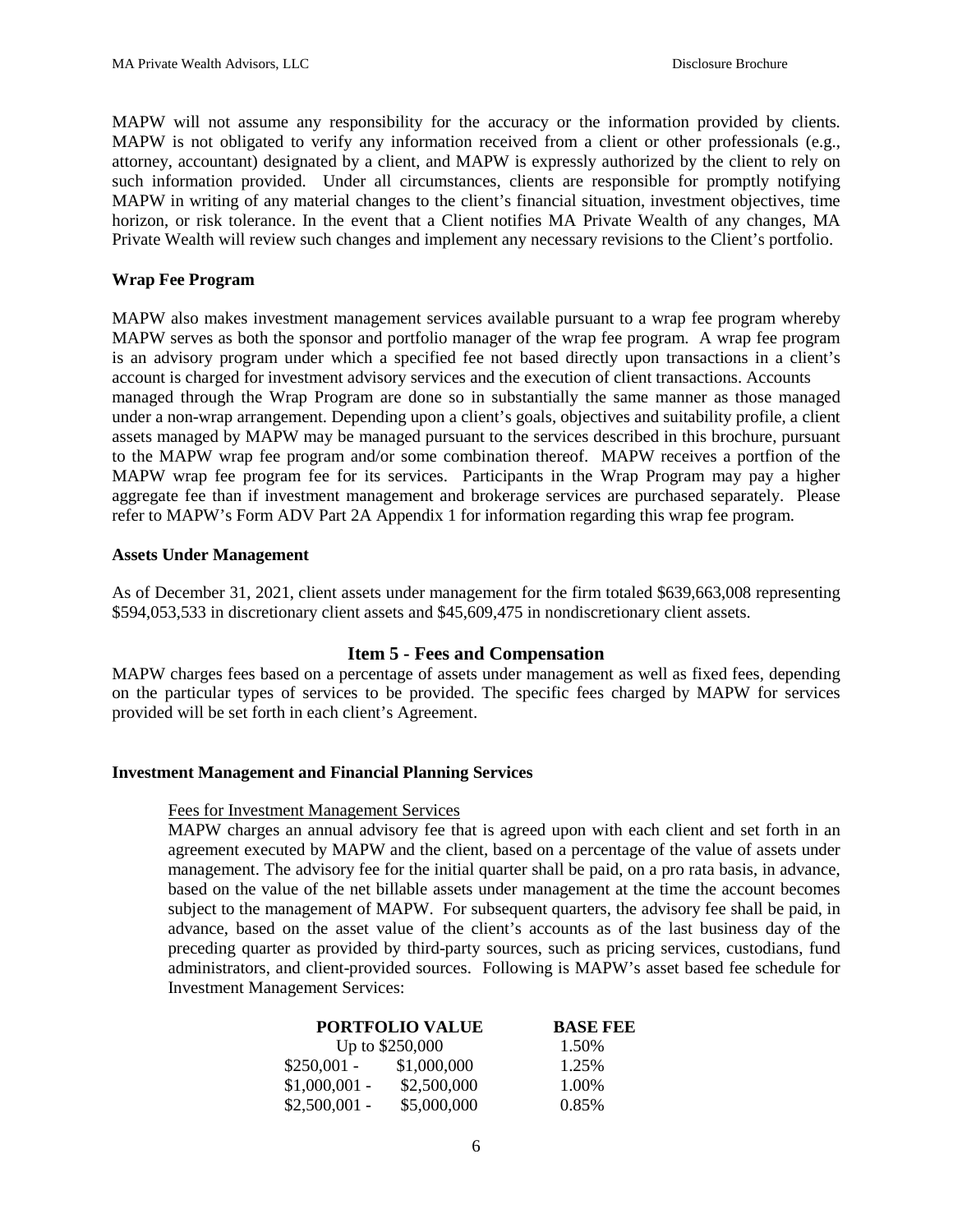| $$5,000,001 - $10,000,000$  | 0.80%      |
|-----------------------------|------------|
| $$10,000,001 - $20,000,000$ | 0.75%      |
| $$20,000,001 - $30,000,000$ | 0.70%      |
| $$30,000,001 - $40,000,000$ | $0.65\%$   |
| Above \$40,000,000          | Negotiable |

Notwithstanding the foregoing, MAPW and the client may choose to negotiate an annual advisory fee that varies from the ranges and schedule set forth above. Factors upon which a different annual advisory fee may be based include, but are not limited to, the size and nature of the relationship, the services rendered, the nature and complexity of the products and investments involved, time commitments, and travel requirements. In addition, some legacy clients may be grandfathered under the fee schedules as listed in their individual account agreements in effect at the time they became a client, which may result in fees higher or lower than those listed above. The advisory fee charged by the Firm will apply to all of the client's assets under management, unless specifically excluded in the client agreement. The advisory fee may include the financial planning services described above. Although MAPW believes that its fees are competitive, clients should understand that lower fees for comparable services may be available from other sources and firms.

The investment advisory agreement between MAPW and the client may be terminated at will by either MAPW or the client upon written notice. MAPW does not impose termination fees when the client terminates the investment advisory relationship, except when agreed upon in advance.

#### Fees for Financial Planning and Consulting Services

MA Private Wealth generally charges a fixed ongoing fee for providing financial planning and consulting services under a stand-alone engagement. The fee charged for such services are negotiable and depend upon the complexity of a client's plan and services provided. Clients receive invoices reflecting the amount of the fee due and payable.

The terms and conditions of the financial planning and/or consulting engagement are set forth in the Advisory Agreement and MA Private Wealth generally requires the full annual fee payable six months and one day after the start of the financial planning and/or consulting services (the "Billing Date"). Therefore, the fee charged for the services provided prior to the Billing Date are provided in arrears, while the remainder of the annual period's services are billed in advance.

#### **Payment of Fees**

MAPW generally deducts its advisory fee from a client's investment account(s) held at his/her custodian. Upon engaging MAPW to manage such account(s), a client grants MAPW this limited authority through a written instruction to the custodian of his/her account(s). The client is responsible for verifying the accuracy of the calculation of the advisory fee; the custodian will not determine whether the fee is accurate or properly calculated. A client may utilize the same procedure for financial planning or consulting fees if the client has investment accounts held at a custodian.

Although clients generally are required to have their investment advisory fees deducted from their accounts, in some cases, MAPW will directly bill a client for investment advisory fees if it determines that such billing arrangement is appropriate given the circumstances.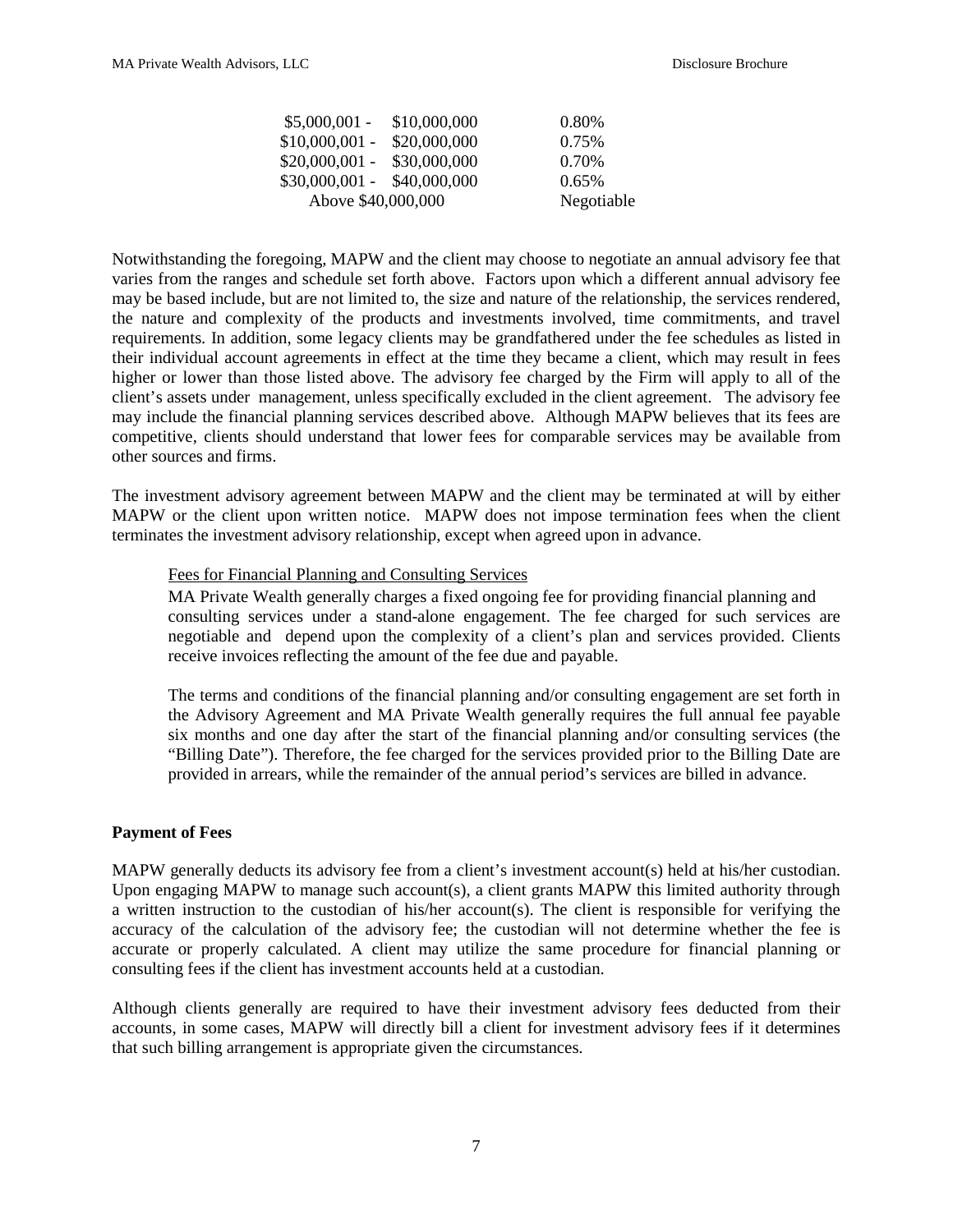The custodian of the client's accounts provides each client with a statement, at least quarterly, indicating separate line items for all amounts disbursed from the client's account(s), including any fees paid directly to MAPW.

Clients may make additions to and withdrawals from their account at any time, subject to MAPW's right to terminate an account. Additions may be in cash or securities provided that the Firm reserves the right to liquidate transferred securities or decline to accept particular securities into a client's account. Clients may withdraw account assets at any time on notice to MAPW, subject to the usual and customary securities settlement procedures. However, the Firm generally designs its portfolios as long-term investments and the withdrawal of assets may impair the achievement of a client's investment objectives. MAPW may consult with its clients about the options and implications of transferring securities. Clients are advised that when transferred securities are liquidated, they may be subject to transaction fees, shortterm redemption fees, fees assessed at the mutual fund level (e.g. contingent deferred sales charges) and/or tax ramifications.

# **Clients Responsible for Fees Charged by Financial Institutions and External Money Managers**

In connection with MAPW's management of an account, a client will incur fees and/or expenses separate from and in addition to MAPW's advisory fee. These additional fees may include transaction charges and the fees/expenses charged by any custodian, subadvisor, mutual fund, ETF, separate account manager (and the manager's platform manager, if any), limited partnership, or other advisor, transfer taxes, odd lot differentials, exchange fees, interest charges, ADR processing fees, and any charges, taxes or other fees mandated by any federal, state or other applicable law, retirement plan account fees (where applicable), margin interest, brokerage commissions, mark-ups or mark-downs and other transaction-related costs, electronic fund and wire fees, and any other fees that reasonably may be borne by a brokerage account. For Independent Managers, clients should review each manager's Form ADV 2A disclosure brochure and any contract they sign with the Independent Manager (in a dual contract relationship). The client is responsible for all such fees and expenses. Please see Item 12 of this brochure regarding brokerage practices.

# **Prepayment of Fees**

As noted in Item 5(B) above, MAPW's advisory fees generally are paid in advance. Upon the termination of a client's advisory relationship, MAPW will issue a refund equal to any unearned management fee for the remainder of the month, or otherwise applicable period. The client may specify how he/she would like such refund issued (i.e., a check sent directly to the client or a check sent to the client's custodian for deposit into his/her account).

# **Outside Compensation for the Sale of Securities or Other Investment Products to Clients**

MAPW does not buy or sell securities and does not receive any compensation for securities transactions in any client account, other than the investment advisory fees noted above.

# **Item 6 - Performance-Based Fees and Side-by-Side Management**

<span id="page-7-1"></span><span id="page-7-0"></span>MAPW does not charge performance-based fees or participate in side-by-side management. Performance-based fees are fees that are based on a share of a capital gains or capital appreciation of a client's account. Side-by-side management refers to the practice of managing accounts that are charged performance-based fees while at the same time managing accounts that are not charged performancebased fees. MAPW's fees are calculated as described in Item 5 above.

# **Item 7 - Types of Clients**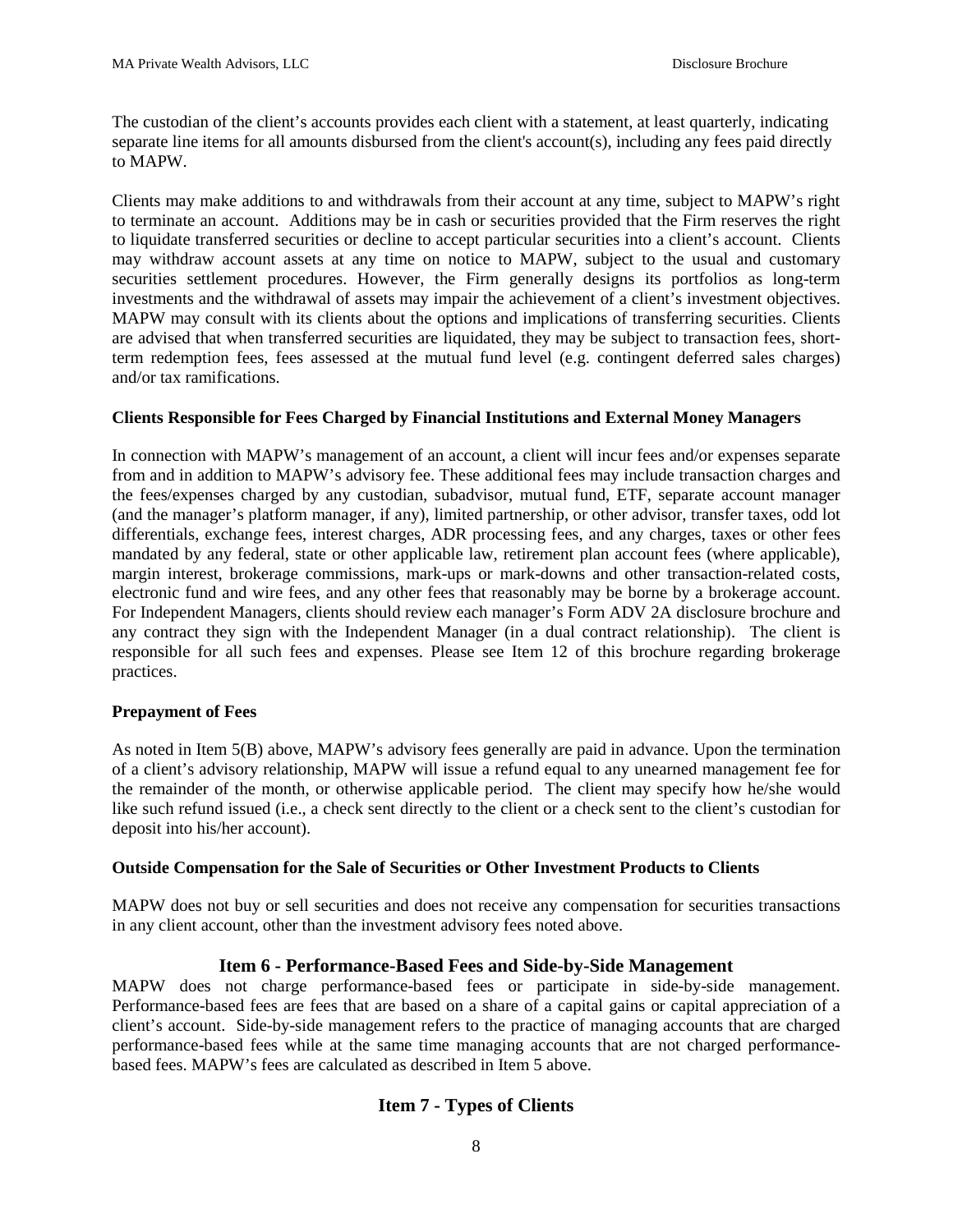MAPW offers investment advisory services to individuals, including high net worth individuals, families, trusts, and business enitities. MAPW does not impose a minimum portfolio size or a minimum initial investment to open an account. However, MAPW does reserve the right to accept or decline a potential client for any reason in its sole discretion.

# **Item 8 - Methods of Analysis, Investment Strategies, and Risk of Loss**

# <span id="page-8-0"></span>**Methods of Analysis and Risk of Loss**

A primary step in MAPW's investment strategy is getting to know the clients – to understand their financial condition, risk profile, investment goals, tax situation, liquidity constraints – and assemble a complete picture of their financial situation. To aid in this understanding, MAPW offers clients financial planning that is highly customized and tailored. This comprehensive approach is integral to the way that MAPW does business. Once MAPW has a true understanding of its clients' needs and goals, the investment process can begin, and the Firm can recommend strategies and investments that it believes are aligned with the client's goals and risk profile.

MAPW primarily employs fundamental analysis methods in developing investment strategies for its clients. Research and analysis from MAPW is based on numerous sources, including third-party research materials and publicly-available materials, such as company annual reports, prospectuses, and press releases. For MA Private Wealth, this process typically involves an analysis of an issuer's management team, investment strategies, style drift, past performance, reputation and financial strength in relation to the asset class concentrations and risk exposures of the Firm's model asset allocations. A substantial risk in relying upon fundamental analysis is that while the overall health and position of a company may be good, evolving market conditions may negatively impact the security.

MAPW generally employs a long-term investment strategy for its clients, as consistent with their financial goals. At times, the Firm may also buy and sell positions that are more short-term in nature, depending on the goals of the client and/or the fundamentals of the security, sector or asset class.

Client portfolios with similar investment objectives and asset allocation goals may own different securities and investments. The client's portfolio size, tax sensitivity, desire for simplicity, income needs, long-term wealth transfer objectives, time horizon and choice of custodian are all factors that influence MAPW's investment recommendations.

Investing in securities involves a risk of loss. A client can lose all or a substantial portion of his/her investment. A client should be willing to bear such a loss. Some investments are intended only for sophisticated investors and can involve a high degree of risk.

# **Material Risks Involved**

Investing in securities involves a significant risk of loss which clients should be prepared to bear. MAPW's investment recommendations are subject to various market, currency, economic, political and business risks, and such investment decisions will not always be profitable. Clients should be aware that there may be a loss or depreciation to the value of the client's account. There can be no assurance that the client's investment objectives will be obtained and no inference to the contrary should be made.

Generally, the market value of equity stocks will fluctuate with market conditions, and small- stock prices generally will fluctuate more than large-stock prices. The market value of fixed income securities will generally fluctuate inversely with interest rates and other market conditions prior to maturity. Fixed income securities are obligations of the issuer to make payments of principal and/or interest on future dates, and include, among other securities: bonds, notes and debentures issued by corporations; debt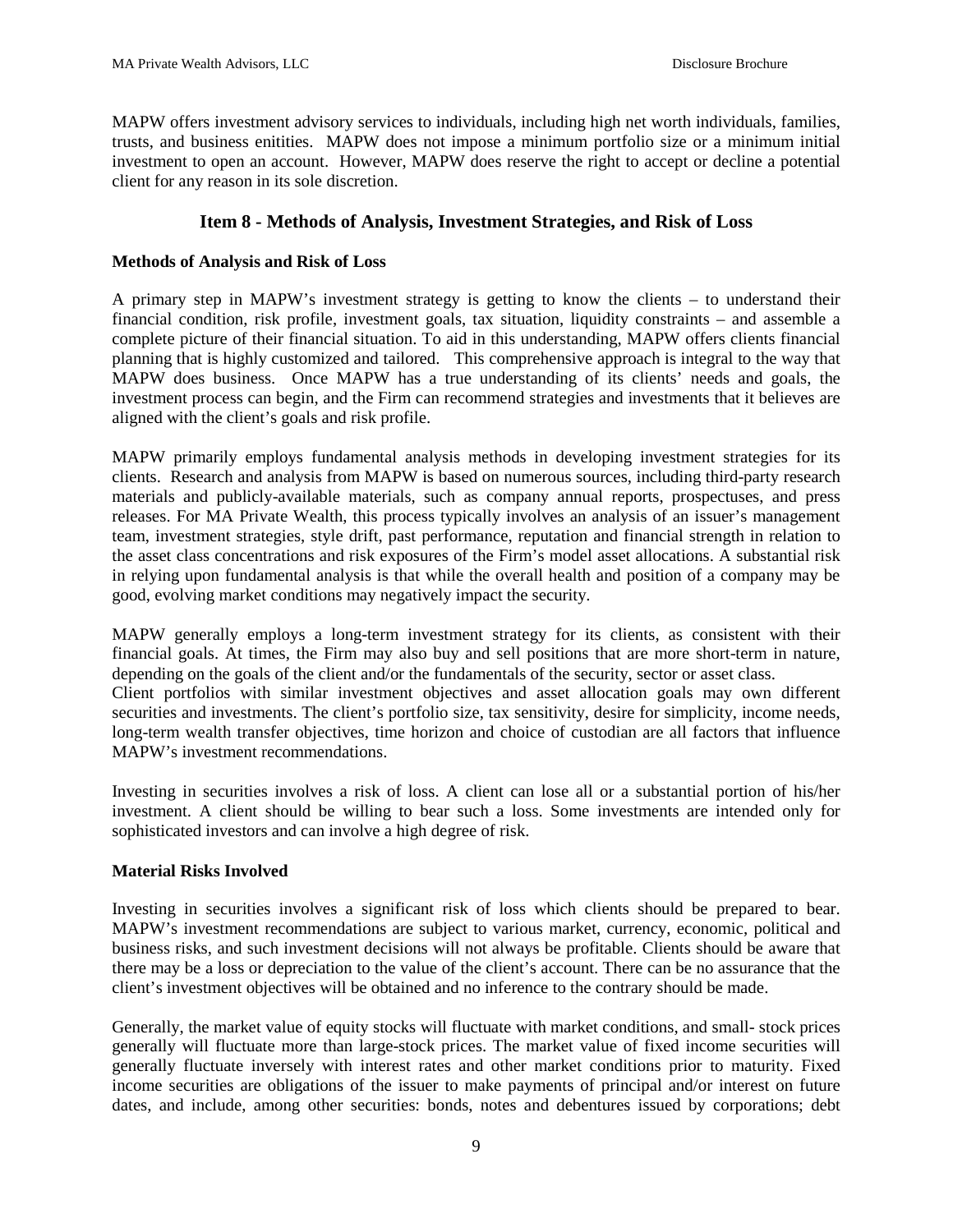securities issued or guaranteed by the U.S. government or one of its agencies or instrumentalities, or by a non-U.S. government or one of its agencies or instrumentalities; municipal securities; and mortgagebacked and asset- backed securities. These securities may pay fixed, variable, or floating rates of interest, and may include zero coupon obligations and inflation-linked fixed income securities. The value of longer duration fixed income securities will generally fluctuate more than shorter duration fixed income securities. Investments in overseas markets also pose special risks, including currency fluctuation and political risks, and it may be more volatile than that of a U.S. only investment. Such risks are generally intensified for investments in emerging markets. In addition, there is no assurance that a mutual fund or ETF will achieve its investment objective. Past performance of investments is no guarantee of future results.

Additional risks involved in the securities recommended by MAPW include, among others:

- *Stock market risk*, which is the chance that stock prices overall will decline. The market value of equity securities will generally fluctuate with market conditions. Stock markets tend to move in cycles, with periods of rising prices and periods of falling prices. Prices of equity securities tend to fluctuate over the short term as a result of factors affecting the individual companies, industries or the securities market as a whole. Equity securities generally have greater price volatility than fixed income securities.
- *Sector risk*, which is the chance that significant problems will affect a particular sector, or that returns from that sector will trail returns from the overall stock market. Daily fluctuations in specific market sectors are often more extreme than fluctuations in the overall market.
- *Issuer risk*, which is the risk that the value of a security will decline for reasons directly related to the issuer, such as management performance, financial leverage, and reduced demand for the issuer's goods or services.
- *Non-diversification risk*, which is the risk of focusing investments in a small number of issuers, industries or foreign currencies, including being more susceptible to risks associated with a single economic, political or regulatory occurrence than a more diversified portfolio might be.
- *Value investing risk*, which is the risk that value stocks not increase in price, not issue the anticipated stock dividends, or decline in price, either because the market fails to recognize the stock's intrinsic value, or because the expected value was misgauged. If the market does not recognize that the securities are undervalued, the prices of those securities might not appreciate as anticipated. They also may decline in price even though in theory they are already undervalued. Value stocks are typically less volatile than growth stocks, but may lag behind growth stocks in an up market.
- *Smaller company risk*, which is the risk that the value of securities issued by a smaller company will go up or down, sometimes rapidly and unpredictably as compared to more widely held securities. Investments in smaller companies are subject to greater levels of credit, market and issuer risk.
- *Foreign (non-U.S.) investment risk*, which is the risk that investing in foreign securities result in the portfolio experiencing more rapid and extreme changes in value than a portfolio that invests exclusively in securities of U.S. companies. Risks associated with investing in foreign securities include fluctuations in the exchange rates of foreign currencies that may affect the U.S. dollar value of a security, the possibility of substantial price volatility as a result of political and economic instability in the foreign country, less public information about issuers of securities, different securities regulation, different accounting, auditing and financial reporting standards and less liquidity than in the U.S. markets.
- *Interest rate risk*, which is the chance that prices of fixed income securities decline because of rising interest rates. Similarly, the income from fixed income securities may decline because of falling interest rates.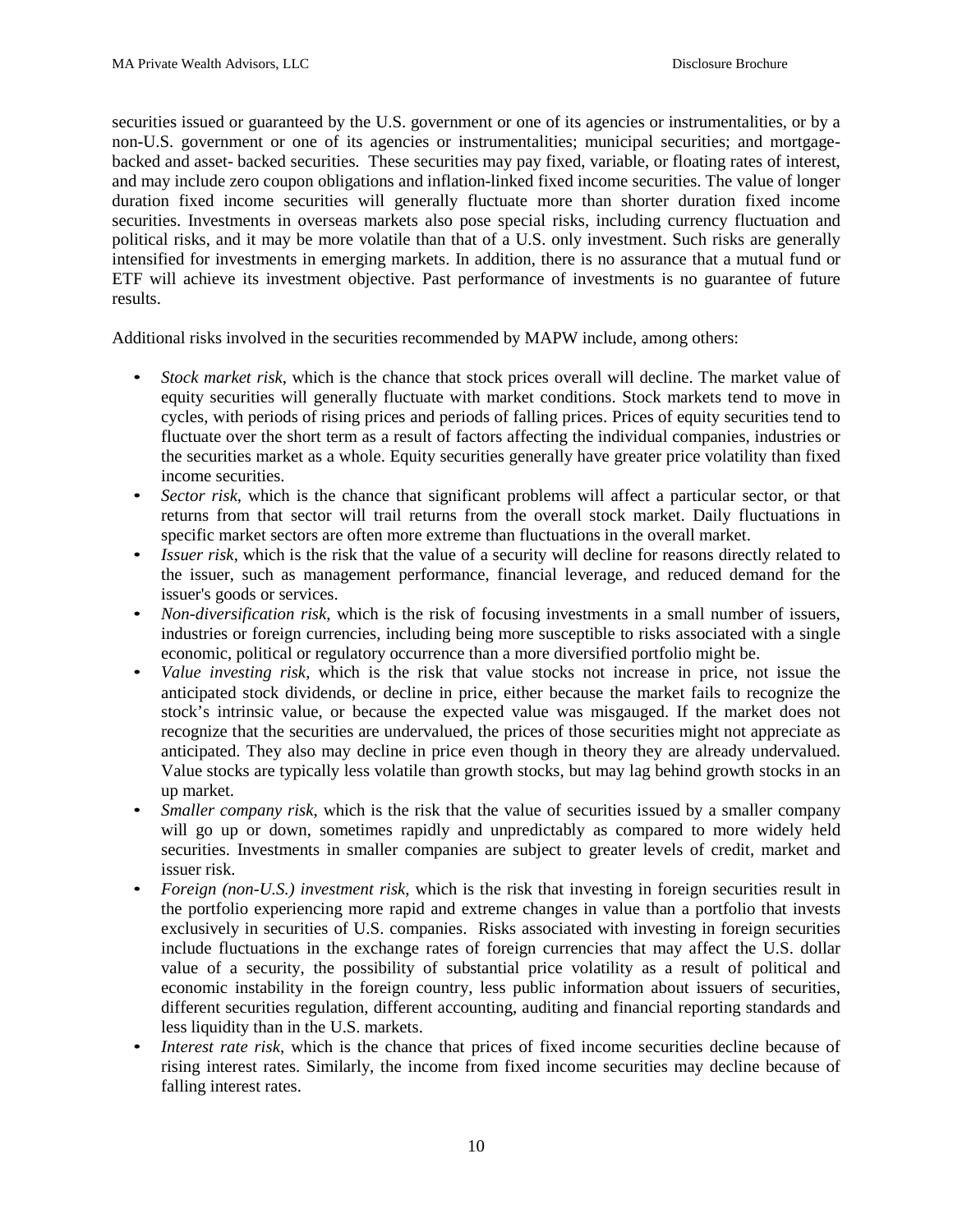- *Credit risk*, which is the chance that an issuer of a fixed income security will fail to pay interest and principal in a timely manner, or that negative perceptions of the issuer's ability to make such payments will cause the price of that fixed income security to decline.
- *Exchange Traded Fund (ETF) risk*, which is the risk of an investment in an ETF, including the possible loss of principal. ETFs typically trade on a securities exchange and the prices of their shares fluctuate throughout the day based on supply and demand, which may not correlate to their net asset values. Although ETF shares will be listed on an exchange, there can be no guarantee that an active trading market will develop or continue. Owning an ETF generally reflects the risks of owning the underlying securities it is designed to track. ETFs are also subject to secondary market trading risks. In addition, an ETF may not replicate exactly the performance of the index it seeks to track for a number of reasons, including transaction costs incurred by the ETF, the temporary unavailability of certain securities in the secondary market, or discrepancies between the ETF and the index with respect to weighting of securities or number of securities held.
- *Management risk*, which is the risk that the investment techniques and risk analyses applied by MAPW may not produce the desired results and that legislative, regulatory, or tax developments, affect the investment techniques available to MAPW. There is no guarantee that a client's investment objectives will be achieved.
- *Real estate risk*, which is the risk that an investor's investments in Real Estate Investment Trusts ("REITs") or real estate-linked derivative instruments will subject the investor to risks similar to those associated with direct ownership of real estate, including losses from casualty or condemnation, and changes in local and general economic conditions, supply and demand, interest rates, zoning laws, regulatory limitations on rents, property taxes and operating expenses. An investment in REITs or real estate-linked derivative instruments subject the investor to management and tax risks.
- *Investment companies ("Mutual Funds") risk*, when an investor invests in mutual funds, the investor will bear additional expenses based on his/her pro rata share of the mutual fund's operating expenses, including the management fees. The risk of owning a mutual fund generally reflects the risks of owning the underlying investments the mutual fund holds.
- *Commodity risk*, generally commodity prices fluctuate for many reasons, including changes in market and economic conditions or political circumstances (especially of key energy-producing and consuming countries), the impact of weather on demand, levels of domestic production and imported commodities, energy conservation, domestic and foreign governmental regulation (agricultural, trade, fiscal, monetary and exchange control), international politics, policies of OPEC, taxation and the availability of local, intrastate and interstate transportation systems and the emotions of the marketplace. The risk of loss in trading commodities can be substantial.
- *Cybersecurity risk,* which is the risk related to unauthorized access to the systems and networks of MAPW and its service providers. The computer systems, networks and devices used by MAPW and service providers to us and our clients to carry out routine business operations employ a variety of protections designed to prevent damage or interruption from computer viruses, network failures, computer and telecommunication failures, infiltration by unauthorized persons and security breaches. Despite the various protections utilized, systems, networks or devices potentially can be breached. A client could be negatively impacted as a result of a cybersecurity breach. Cybersecurity breaches can include unauthorized access to systems, networks or devices; infection from computer viruses or other malicious software code; and attacks that shut down, disable, slow or otherwise disrupt operations, business processes or website access or functionality. Cybersecurity breaches cause disruptions and impact business operations, potentially resulting in financial losses to a client; impediments to trading; the inability by us and other service providers to transact business; violations of applicable privacy and other laws; regulatory fines, penalties, reputational damage, reimbursement or other compensation costs, or other compliance costs; as well as the inadvertent release of confidential information. Similar adverse consequences could result from cybersecurity breaches affecting issues of securities in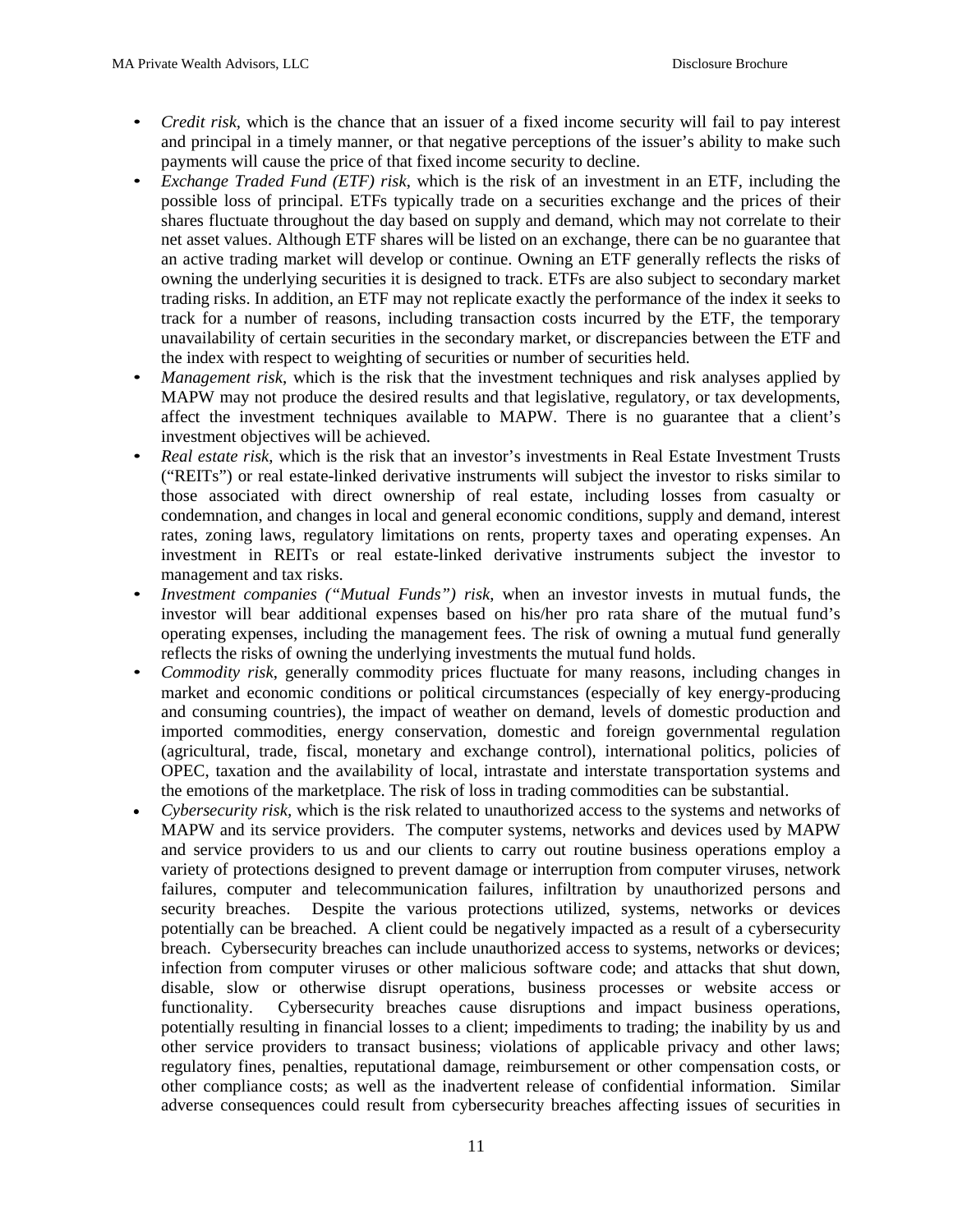which a client invests; governmental and other regulatory authorities; exchange and other financial market operators, banks, brokers, dealers and other financial institutions; and other parties. In addition, substantial costs may be incurred by those entities in order to prevent any cybersecurity breaches in the future.

- *Alternative investments/private funds risk*, investing in alternative investments is speculative, not suitable for all clients, and intended for experienced and sophisticated investors who are willing to bear the high economic risks of the investment, which can include:
	- loss of all or a substantial portion of the investment due to leveraging, short-selling or other speculative investment practices;
	- lack of liquidity in that there may be no secondary market for the investment and none expected to develop;
	- volatility of returns;
	- restrictions on transferring interests in the investment;
	- potential lack of diversification and resulting higher risk due to concentration of trading authority when a single adviser is utilized;
	- absence of information regarding valuations and pricing;
	- delays in tax reporting;
	- less regulation and higher fees than mutual funds;
	- risks associated with the operations, personnel, and processes of the manager of the funds investing in alternative investments.
- *Closed-end funds risk*, Closed-end funds typically use a high degree of leverage. They may be diversified or non-diversified. Risks associated with closed-end fund investments include liquidity risk, credit risk, volatility and the risk of magnified losses resulting from the use of leverage. Additionally, closed-end funds may trade below their net asset value.

There also are risks surrounding various insurance products that are recommended to MAPW clients from time to time. Such risks include, but are not limited to loss of premiums. Prior to purchasing any insurance product, clients should carefully read the policy and applicable disclosure documents.

Clients are advised that they should only commit assets for management that can be invested for the long term, that volatility from investing can occur, and that all investing is subject to risk. MAPW does not guarantee the future performance of a client's portfolio, as investing in securities involves the risk of loss that clients should be prepared to bear.

Past performance of a security or a fund is not necessarily indicative of future performance or risk of loss.

#### **Use of Independent Managers**

MAPW may select certain Independent Managers to manage a portion of its clients' assets. In these situations, the success of such recommendations relies to a great extent on the Independent Managers' ability to successfully implement their investment strategies. In addition, MAPW generally may not have the ability to supervise the Independent Managers on a day-to-day basis.

#### **Item 9 – Disciplinary Information**

<span id="page-11-1"></span><span id="page-11-0"></span>Registered investment advisers are required to disclose all material facts regarding any legal or disciplinary events that would be material to a client's evaluation of the adviser and the integrity of the adviser's management. MAPW has no information applicable to this Item.

# **Item 10 – Other Financial Industry Activities and Affiliations Recommendation of Independent Managers**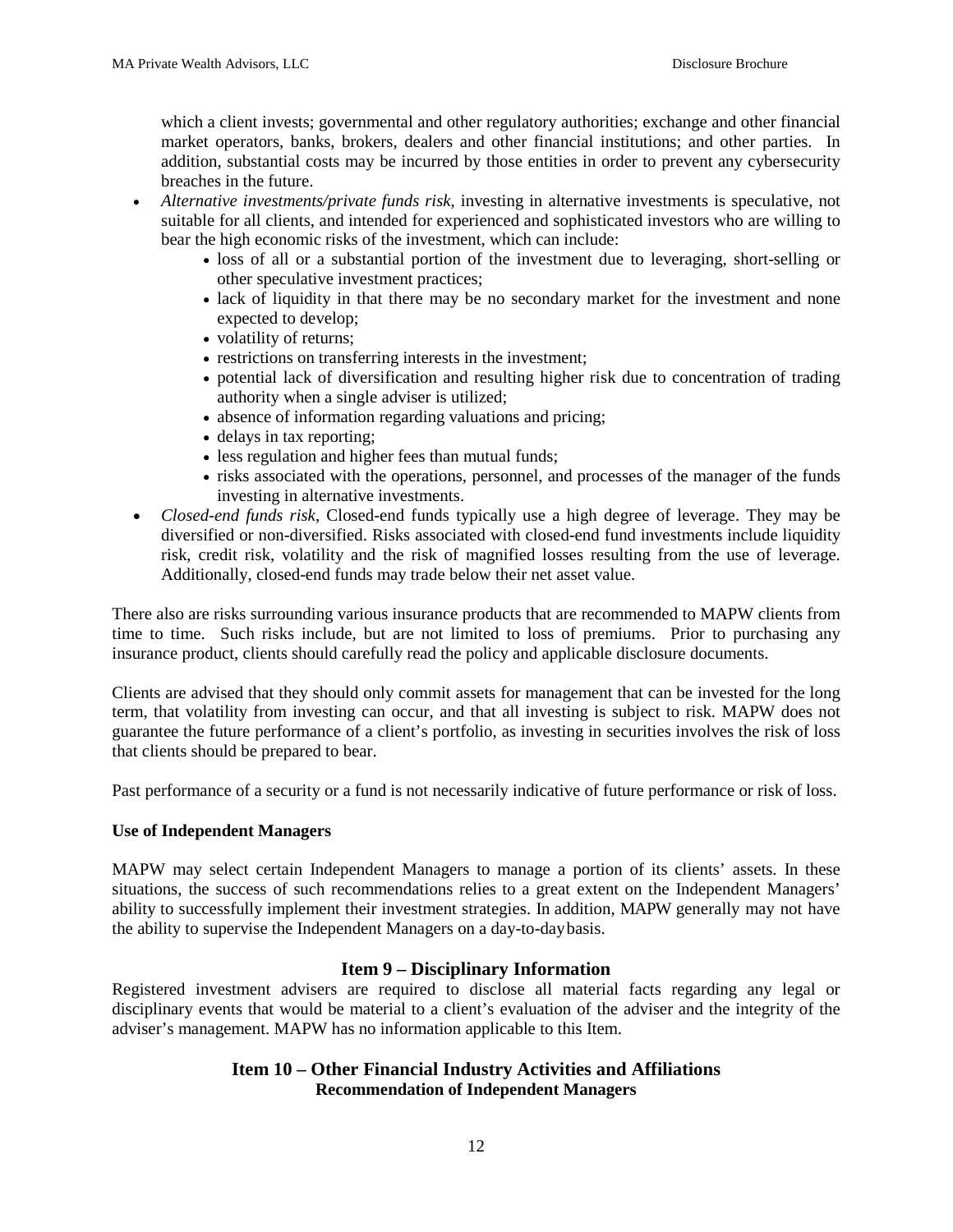MAPW may recommend that clients use Independent Managers based on clients' needs and suitability. MAPW does not receive separate compensation, directly or indirectly, from such Independent Managers for recommending that clients use their services. MAPW does not have any other business relationships with the recommended Independent Managers.

# **Item 11 – Code of Ethics, Participation or Interest in Client Transactions Description of Code of Ethics**

<span id="page-12-0"></span>MAPW has a Code of Ethics (the "Code") which requires MAPW's employees ("supervised persons") to comply with their legal obligations and fulfill the fiduciary duties owed to the Firm's clients. Among other things, the Code of Ethics sets forth policies and procedures related to conflicts of interest, outside business activities, gifts and entertainment, compliance with insider trading laws and policies and procedures governing personal securities trading by supervised persons.

Personal securities transactions of supervised persons present potential conflicts of interest with the price obtained in client securities transactions or the investment opportunity available to clients. The Code addresses these potential conflicts by prohibiting securities trades that would breach a fiduciary duty to a client and requiring, with certain exceptions, supervised persons to report their personal securities holdings and transactions to MAPW for review by the Firm's Chief Compliance Officer. The Code also requires supervised persons to obtain pre-approval of certain investments, including initial public offerings and limited offerings.

<span id="page-12-1"></span>MAPW will provide a copy of the Code of Ethics to any client or prospective client upon request.

# **Item 12 – Brokerage Practices**

# **Factors Used to Select Custodians and/or Broker-Dealers**

MA Private Wealth generally recommends that its investment management clients utilize the custody and brokerage services of an unaffiliated broker/dealer custodians (a "BD/Custodian") with which MAPW has an institutional relationship. Currently, this includes National Financial Services LLC and Fidelity Brokerage Services LLC (together with affiliates,"Fidelity"), and Charles Schwab & Co. ("Schwab) for investment management accounts, which are "qualified custodians" as that term is described in Rule 206(4)-2 of the Advisers Act. Each BD/Custodian provides custody of securities, trade execution, and clearance and settlement of transactions placed on behalf of clients by MAPW. If your accounts are custodied at Fidelity or Schwab, Fidelity or Schwab will hold your assets in a brokerage account and buy and sell securities when we instruct them to. Clients will pay fees tothe custodian for custody and the execution of securities transactions in their accounts.

In making BD/Custodian recommendations, MAPW will consider a number of judgmental factors, including, without limitation: 1) clearance and settlement capabilities; 2) quality of confirmations and account statements; 3) the ability of the BD/Custodian to settle the trade promptly and accurately; 4) the financial standing, reputation and integrity of the BD/Custodian; 5) the BD/Custodian's access to markets, research capabilities, market knowledge, and any "value added" characteristics; 6) MAPW's past experience with the BD/Custodian; and 7) MAPW's past experience with similar trades. Recognizing the value of these factors, clients may pay a brokerage commission in excess of that which another broker might have charged for effecting the same transaction.

In exchange for using the services of Fidelity, MAPW may receive, without cost, computer software and related systems support that allows MAPW to monitor and service its clients' accounts maintained with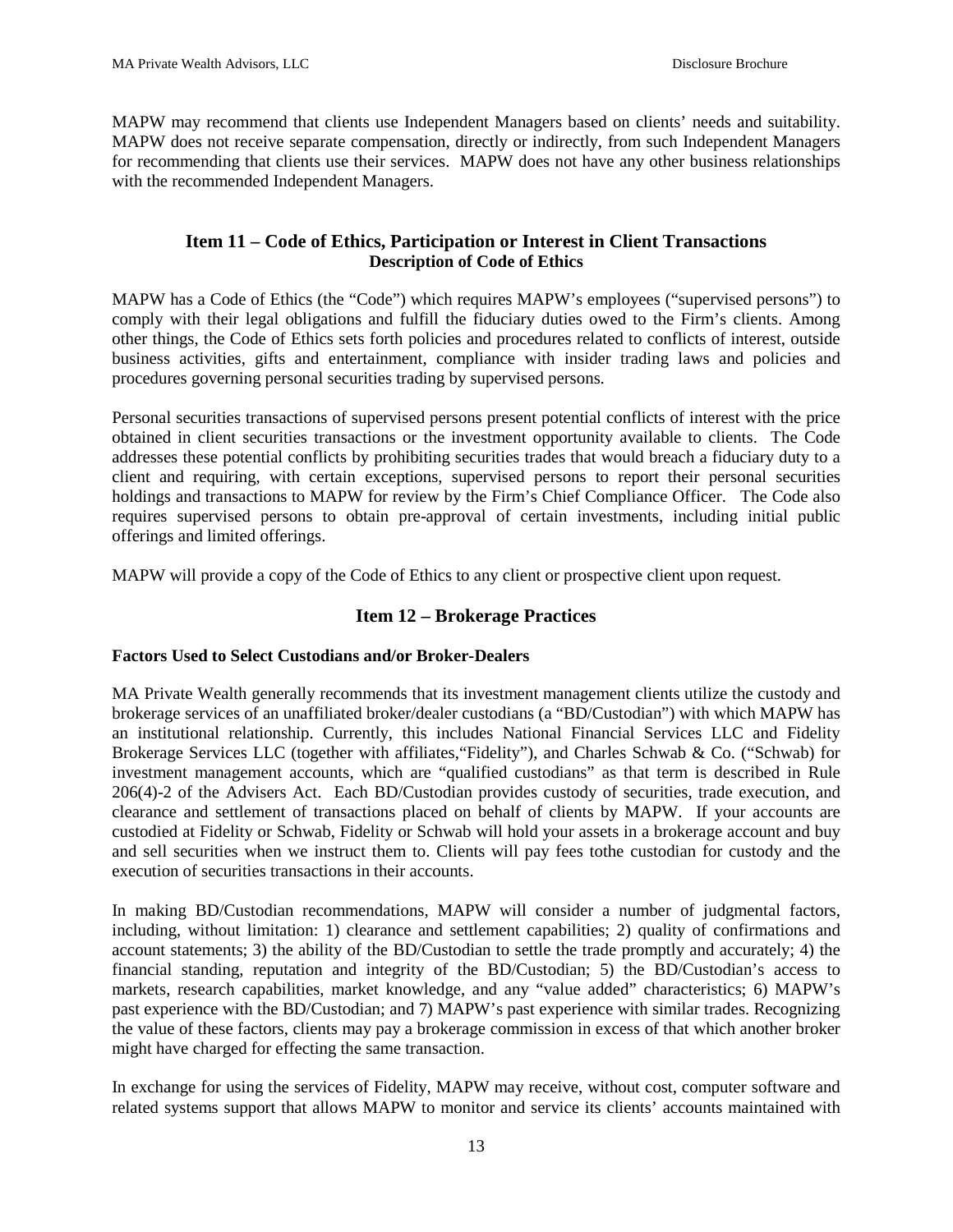Fidelity. Fidelity also makes available to the Firm products and services that benefit the Firm but may not directly benefit the client or the client's account. These products and services assist MAPW in managing and administering client accounts. They include investment research, both Fidelity's own and that of third parties. MAPW may use this research to service all or some substantial number of client accounts, including accounts not maintained at Fidelity. In addition to investment research, Fidelity also makes available software and other technology that:

- provide access to client account data (such as duplicate trade confirmations and account statements);
- facilitate trade execution and allocate aggregated trade orders for multiple client accounts;
- provide pricing and other market data;
- facilitate payment of our fees from our clients' accounts; and
- assist with back-office functions, recordkeeping, and client reporting.

Fidelity also offers other services intended to help us manage and further develop our business enterprise. These services include:

- educational conferences and events:
- technology, compliance, legal, and business consulting;
- publications and conferences on practice management and business succession.

Fidelity may provide some of these services itself. In other cases, it will arrange for third-party vendors to provide the services to the Firm. Fidelity may also discount or waive its fees for some of these services or pay all or a part of a third party's fees.

Any benefits received by MAPW through its participation in the Fidelity or Schwab custodial platforms do not depend on the amount of brokerage transactions directed to Fidelity or Schwab. In addition, there is no corresponding commitment made by MAPW to Fidelity or Schwab to invest any specific amount or percentage of client assets in any specific mutual funds, securities or other investment products as a result of participation in the program. While as a fiduciary, we endeavor to act in our clients' best interests, our recommendation that clients maintain their assets in accounts at Fidelity or Schwab will be based in part on the benefit to MAPW of the availability of some of the foregoing products and services and not solely on the nature, cost or quality of custody and brokerage services provided by Fidelity or Schwab. The receipt of these benefits, if any, creates a potential conflict of interest and may indirectly influence MAPW's choice of Fidelity for custody and brokerage services.

MAPW will periodically review its arrangements with the BD/Custodians and other broker-dealers against other possible arrangements in the marketplace as it strives to achieve best execution on behalf of its clients. In seeking best execution, the determinative factor is not the lowest possible cost, but whether the transaction represents the best qualitative execution, taking into consideration the full range of a broker-dealer's services, including, but not limited to, the following:

- a broker-dealer's trading expertise, including its ability to complete trades, execute and settle difficult trades, obtain liquidity to minimize market impact and accommodate unusual market conditions, maintain anonymity, and account for its trade errors and correct them in a satisfactory manner;
- a broker-dealer's infrastructure, including order-entry systems, adequate lines of communication, timely order execution reports, an efficient and accurate clearance and settlement process, and capacity to accommodate unusual trading volume;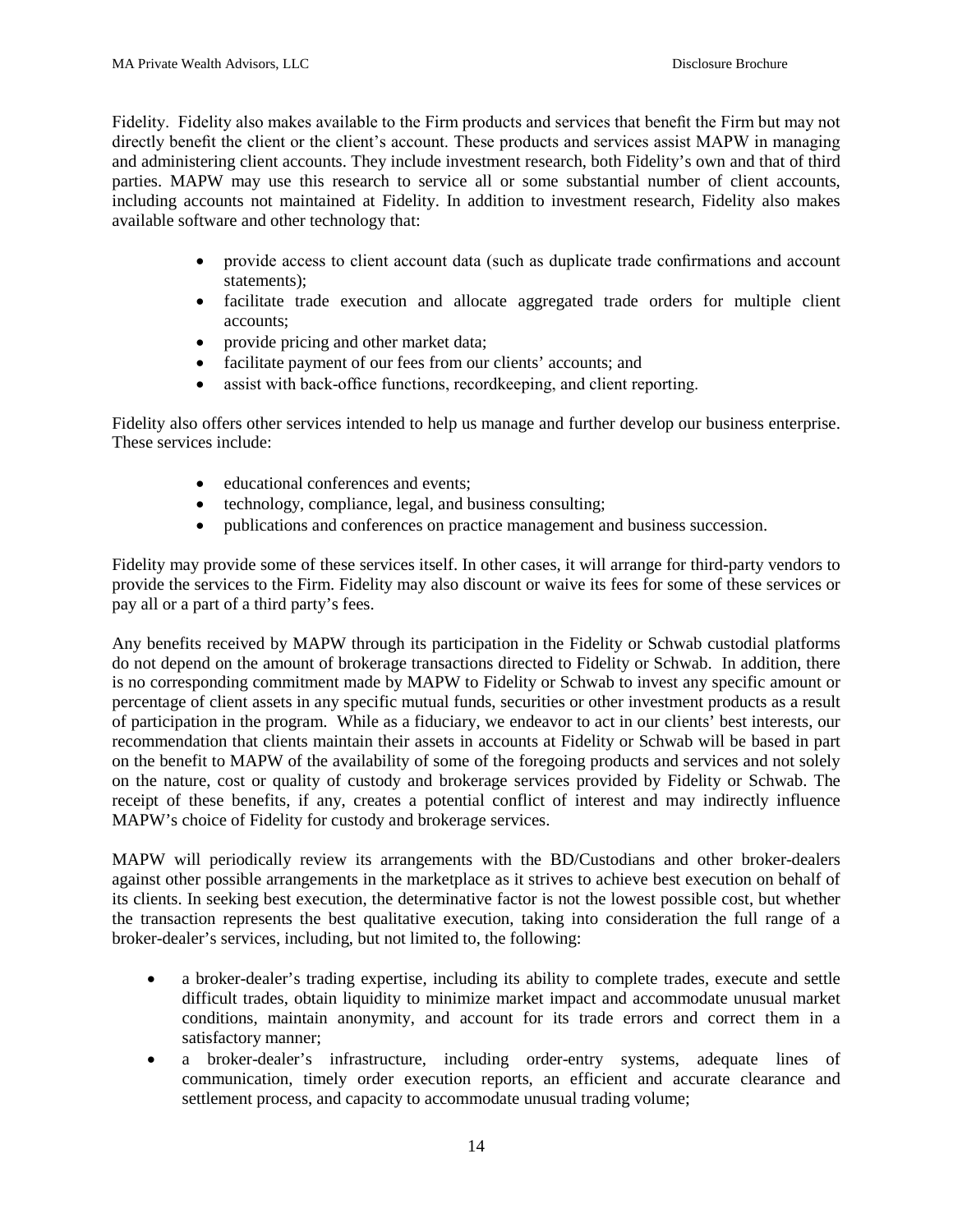- a broker-dealer's ability to minimize total trading costs while maintaining its financial health, such as whether a broker-dealer can maintain and commit adequate capital when necessary to complete trades, respond during volatile market periods, and minimize the number of incomplete trades;
- a broker-dealer's ability to provide research and execution services, including advice as to the value or advisability of investing in or selling securities, analyses and reports concerning such matters as companies, industries, economic trends and political factors, or services incidental to executing securities trades, including clearance, settlement and custody; and
- a broker-dealer's ability to provide services to accommodate special transaction needs, such as the broker-dealer's ability to execute and account for client-directed arrangements and soft dollar arrangements, participate in underwriting syndicates, and obtain initial public offering shares.

MAPW's clients may utilize qualified custodians other than MAPW for certain accounts and assets, particularly where clients have a previous relationship with such qualified custodians.

#### **Brokerage for Client Referrals**

MAPW does not select or recommend BD/Custodians based solely on whether or not it may receive client referrals from a BD/Custodian or third party.

#### **Client-Directed Brokerage**

Generally, in the absence of specific instructions to the contrary, for brokerage accounts that clients engage MAPW to manage on a discretionary basis, MAPW has full discretion with respect to securities transactions placed in the accounts. This discretion includes the authority, without prior notice to the client, to buy and sell securities for the client's account and establish and affect securities transactions through the BD/Custodian of the client's account or other broker-dealers selected by MAPW. In selecting a broker-dealer to execute a client's securities transactions, MAPW seeks prompt execution of orders at favorable prices.

A client, however, may instruct MAPW to custody his/her account at a specific broker-dealer and/or direct some or all of his/her brokerage transactions to a specific broker-dealer. In directing brokerage transactions, a client should consider whether the commission expenses, execution, clearance, settlement capabilities, and custodian fees, if any, are comparable to those that would result if MAPW exercised its discretion in selecting the broker-dealer to execute the transactions. Directing brokerage to a particular broker-dealer may involve the following disadvantages to a directed brokerage client:

- MAPW's ability to negotiate commission rates and other terms on behalf of such clients could be impaired;
- such clients could be denied the benefit of MAPW's experience in selecting brokerdealers that are able to efficiently execute difficult trades;
- opportunities to obtain lower transaction costs and better prices by aggregating (batching) the client's orders with orders for other clients could be limited; and
- the client could receive less favorable prices on securities transactions because MAPW may place transaction orders for directed brokerage clients after placing batched transaction orders for other clients.

In addition to accounts managed by MAPW on a discretionary basis where the client has directed the brokerage of his/her account(s), certain institutional accounts may be managed by MAPW on a nondiscretionary basis and are held at custodians selected by the institutional client. The decision to use a particular custodian and/or broker-dealer generally resides with the institutional client. MAPW endeavors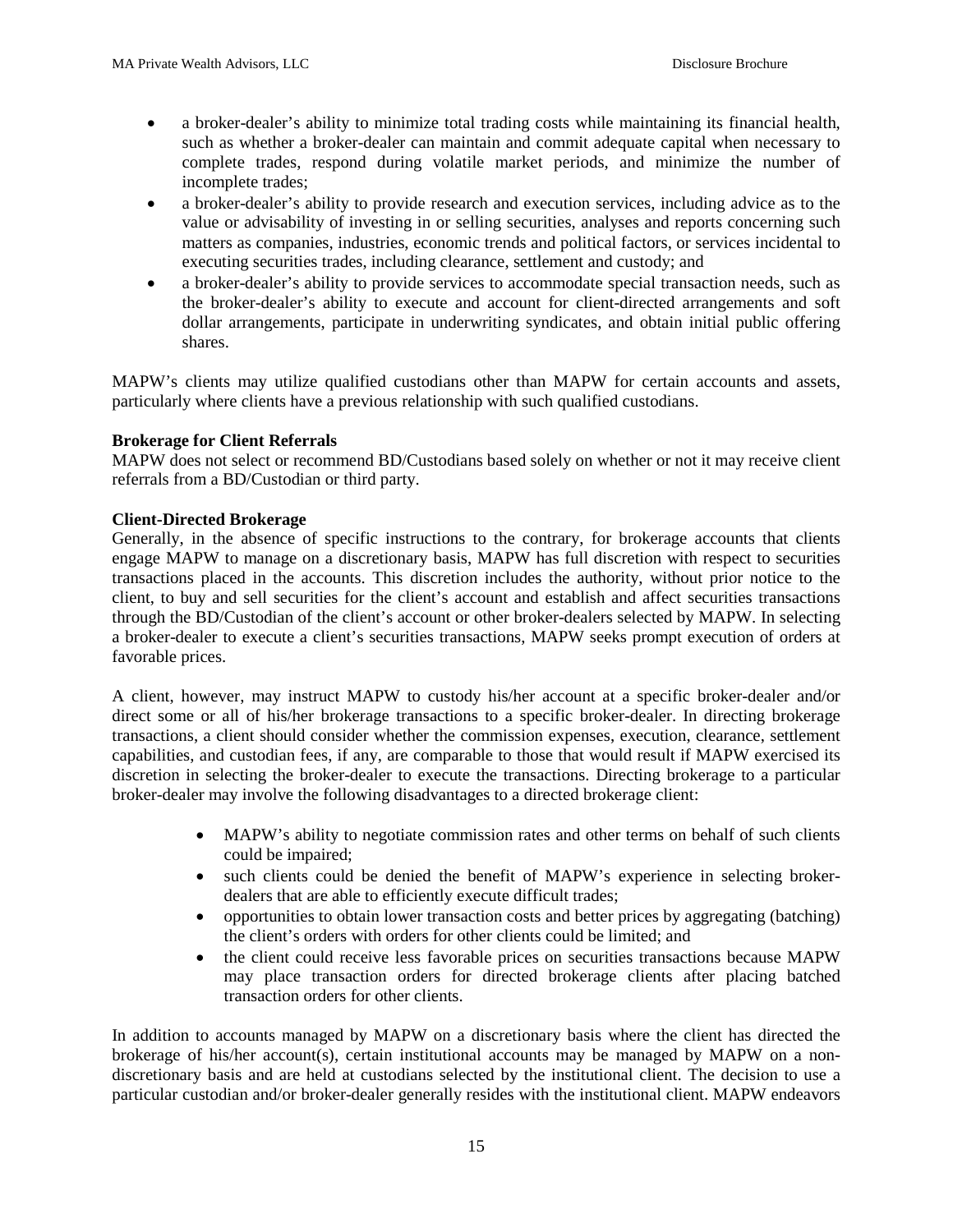to understand the trading and execution capabilities of any such custodian and/or broker-dealer, as well as its costs and fees. MAPW may assist the institutional client in facilitating trading and other instructions to the custodian and/or broker-dealer in carrying out MAPW's investment recommendations.

#### **Trade Errors**

MAPW's goal is to execute trades seamlessly and in the best interests of the client. In the event a trade error occurs, MAPW endeavors to identify the error in a timely manner, correct the error so that the client's account is in the position it would have been had the error not occurred, and, after evaluating the error, assess what action(s) might be necessary to prevent a recurrence of similar errors in the future.

Trade errors generally are corrected through the use of a "trade error" account or similar account at Fidelity, or another BD, as the case may be. In the event an error is made in a client account custodied elsewhere, MAPW works directly with the broker in question to take corrective action. In all cases, MAPW will take the appropriate measures to return the client's account to its intended position.

#### **Trade Aggregation**

To the extent that the Firm determines to aggregate client orders for the purchase or sale of securities, including securities in which the Firm's supervised persons may invest, the Firm will generally do so in a fair equitable manner in accordance with applicable rules promulgated under the Advisers Act and guidance provided by the staff of the SEC and consistent with policies and procedures established by the Firm.

# **Item 13 – Review of Accounts**

# <span id="page-15-0"></span>**Periodic Reviews**

# Investment Management Account Reviews

While investment management accounts are monitored on an ongoing basis, MAPW's investment adviser representatives seek to have at least one annual meeting with each client to conduct a formal review of the clients' accounts. Accounts are reviewed for consistency with the investment strategy and other parameters set forth for the account and to determine if any adjustments need to be made. All investment advisory clients are encouraged to discuss their needs, goals and objectives with MA Private Wealth and to keep the Firm informed of any changes thereto.

#### Financial Planning and Consulting Services Account Reviews

Upon completion of the initial financial plan, ongoing annual review services are established, if provided for in the client agreement. Generally, we meet with our clients on an annual basis; however, more frequent reviews are not uncommon. The nature of the annual review is to evaluate the client's progress from the previous year based on their goals and objectives. MAPW will collaborate with the client to update their financial information (i.e. insurance, investments, assets, income and expenses) and craft their yearly financial planning reports. Financial planning reports are written and may consist of a net worth statement, cash flow statement, estimated tax projections, education analysis, retirement analysis, insurance needs analysis, estate tax calculation, and an investment analysis. Reviews are conducted by an advisor of MAPW who is appropriately licensed to provide financial planning services.

# **Other Reviews and Triggering Factors**

In addition to the periodic reviews described above, reviews may be triggered by changes in an account holder's personal, tax or financial status. Other events that may trigger a review of an account are material changes in market conditions as well as macroeconomic and company- specific events. Clients are encouraged to notify MAPW of any changes in his/her personal financial situation that might affect his/her investment needs, objectives, or time horizon.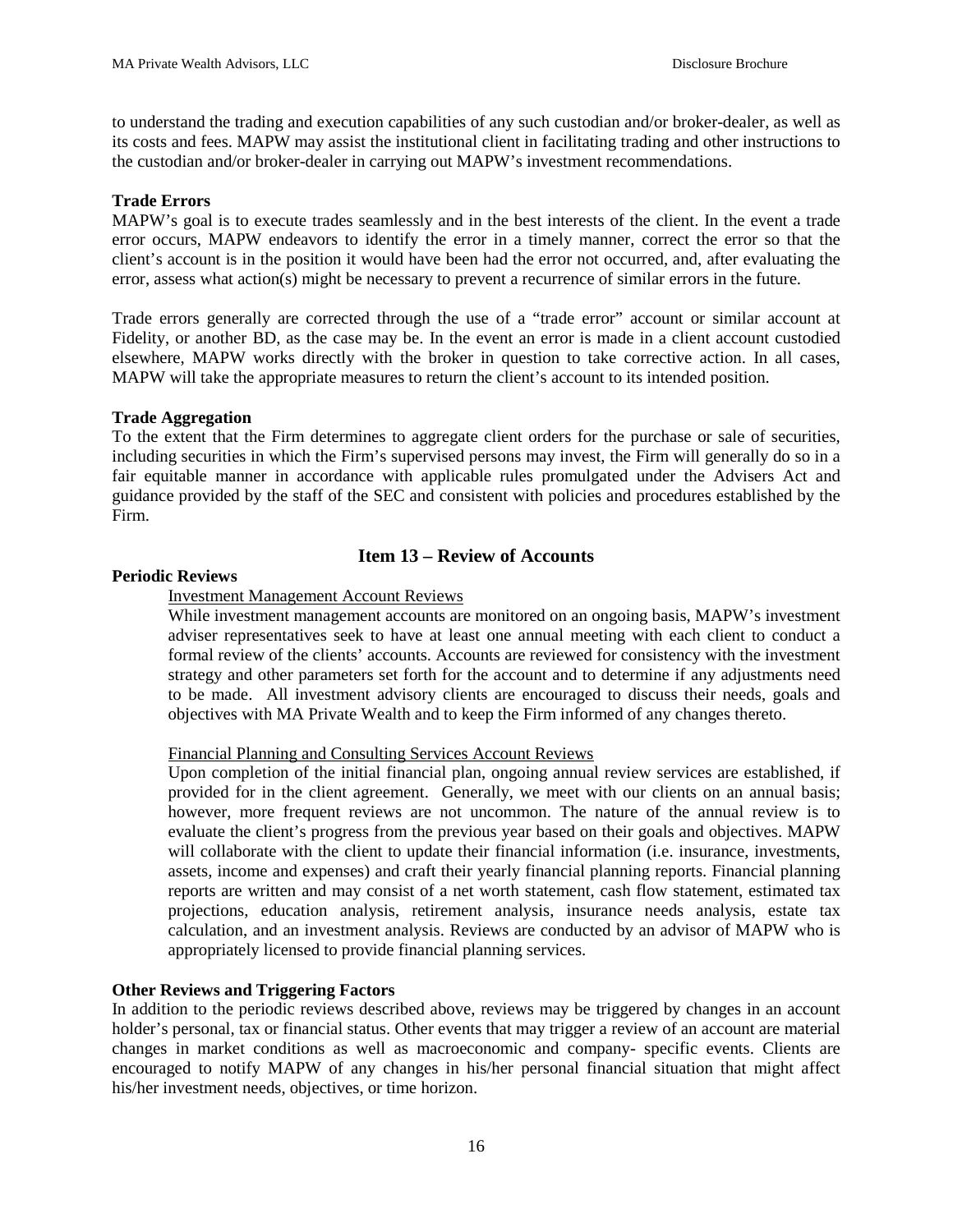#### **Regular Reports**

Written brokerage statements are generated no less than quarterly and are sent directly from the qualified custodian. These reports list the account positions, activity in the account over the covered period, and other related information. Clients are also sent confirmations following each brokerage account transaction unless confirmations have been waived.

MAPW may also determine to provide account statements and other reporting to clients on a periodic basis. MAPW also provides account reports during client meetings.

Clients are urged to carefully review all custodial account statements and compare them to any statements and reports provided by MAPW. MAPW statements and reports may vary from custodial statements based on accounting procedures, reporting dates, or valuation methodologies of certain securities.

# **Item 14 – Client Referrals and Other Compensation**

#### <span id="page-16-0"></span>**Economic Benefits Provided by Third Parties for Advice Rendered to Clients**

MAPW does not receive benefits from third parties for providing investment advice to clients.

#### **Compensation to Non-Supervised Persons for Client Referrals**

MAPW does not currently provide compensation to third-party solicitors.

#### **Item 15 – Custody**

<span id="page-16-1"></span>All clients must utilize a "qualified custodian" as detailed in Item 12. Clients are required to engage the custodian to retain their funds and securities and direct MAPW to utilize the custodian for the client's securities transactions. MAPW's agreement with clients and/or the clients' separate agreements with the B/D Custodian may authorize MAPW through such BD/Custodian to debit the clients' accounts for the amount of MAPW's fee and to directly remit that fee to MAPW in accordance with applicable custody rules.

The client's account custodian has physical custody of client assets, but the SEC deems MAPW to have legal custody over client assets if they are authorized to instruct the custodian to deduct MAPW advisory fees directly from clients' custodial accounts, when Firm personnel serve as trustee for advisory clients, when Firm serves as a general partner of a private investment fund, and when clients have authorized the Firm to instruct the custodian to transfer assets to third parties pursuant to standing letters of authorization ("SLOA"). MAPW reports having custody of client assets under Item 9 of Part 1 of Form ADV and is required under Rule 206(4)-2 to obtain a custody audit to verify client assets over which the Firm has authority as general partner or trustee. Currently MAPW reports no assets that would qualify as requiring a custody audit. For the remaining assets, the SEC has exempted advisers from the custody audit requirement by rule or no-action relief.

<span id="page-16-2"></span>Clients will receive account statements directly from the custodian at least quarterly. They will be sent to the email or postal mailing address clients provide to the custodian. Clients should carefully review those statements promptly upon receipt and to compare them with any reports they receive from us. Clients are encouraged to note that the account custodian does not verify the accuracy of MAPW's advisory fee calculation. For more information about custodians and brokerage practices, see "Item 12 - Brokerage Practices."

# **Item 16 – Investment Discretion**